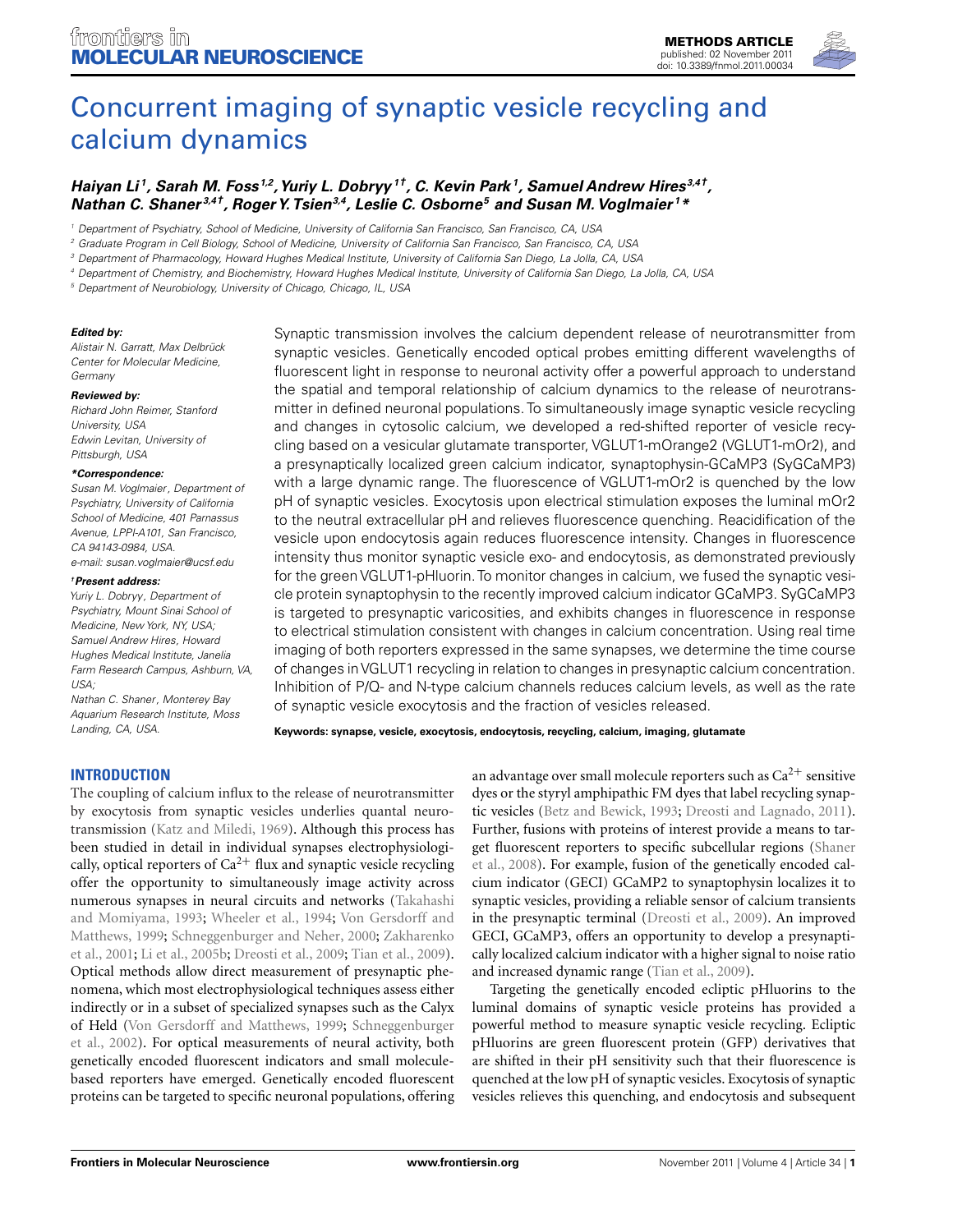reacidification result in decreases in fluorescence. The rates of fluores[cence change thus measure exo- and endocytosis \(](#page-8-0)Miesenböck et al., [1998](#page-8-0); [Sankaranarayanan and Ryan](#page-8-0), [2000;](#page-8-0) [Voglmaier et al.,](#page-9-0) [2006\)](#page-9-0). We wanted to investigate the dependence of synaptic vesicle recycling on  $Ca^{2+}$  dynamics by coexpression of a reporter of synaptic vesicle recycling along with GCaMP3. However, since GCaMPs are also derived from GFP, signals from pHluorin and GCaMP fusions cannot easily be distinguished. The development of a photostable, pH-sensitive fluorescent protein emitting a different color of light, mOrange2 (mOr2), opens the possibility of imaging synaptic vesicle dynamics, and changes in presynaptic  $Ca^{2+}$  concentrations in the same synapses [\(Shaner et al., 2008](#page-8-0)). The red-shifted mOr2 protein was derived from DsRed from *Discoma* sp., but differs in its  $pK_a$ . Like pHluorin, the fluorescence of mOr2 is quenched by the low pH of synaptic vesicles (pH 5.5), and quenching is relieved at neutral pH.

Fusions of super-ecliptic pHluorin with the synaptic vesicle proteins synaptobrevin, synaptophysin, synaptotagmin, SV2, and the vesicular glutamate transporter VGLUT1 have all been used to measure synaptic vesicle recycling [\(Miesenböck et al.,](#page-8-0) [1998;](#page-8-0) [Sankaranarayanan and Ryan](#page-8-0), [2000](#page-8-0); [Granseth et al.](#page-8-0), [2006;](#page-8-0) [Voglmaier et al.](#page-9-0), [2006;](#page-9-0) [Kwon and Chapman](#page-8-0), [2011\)](#page-8-0). A fusion of VGLUT1 with super-ecliptic pHluorin (VGLUT1-pH) exhibits a high signal to noise ratio, likely because very little endogenous or tagged VGLUT1 is expressed on the plasma membrane or outside the [presynaptic](#page-8-0) [compartment](#page-8-0) [\(Voglmaier et al.](#page-9-0)[,](#page-8-0) [2006](#page-9-0)[;](#page-8-0) Balaji and Ryan, [2007](#page-8-0); [Zhu et al., 2009\)](#page-9-0). Therefore, we fused mOr2 to VGLUT1 to create an accurate reporter of synaptic vesicle recycling. Engineering two molecules of mOr2 in tandem in an intraluminal loop of VGLUT1 optimizes the signal to noise ratio. We also generated an improved presynaptic GECI by fusing GCaMP3 to synaptophysin to create SyGCaMP3. Both reporters are expressed in the presynaptic terminal in transfected neurons. Monitoring changes in green and red fluorescence in neurons coexpressing the two reporters provides an optical readout of the spatial and temporal properties of calcium triggered synaptic vesicle recycling.

# **MATERIALS AND METHODS**

### **REAGENTS**

Bafilomycin, ω-conotoxin GVIA, and ionomycin were obtained from Calibochem (San Diego, CA, USA). CPP, CNQX, and ωagatoxin TK were purchased from Tocris (Ellisville, MO, USA). FM4-64 was obtained from Biotium (Hayward, CA, USA). All other chemicals were from Sigma-Aldrich (St. Louis, MO, USA). All cell culture reagents were from Invitrogen (Carlsbad, CA, USA) unless otherwise noted. Conotoxin was resuspended in DMSO at 1 mM and ω-agatoxin TK was resuspended in the recording medium at  $1.2 \mu$ M, before dilution to final concentrations.

## **MOLECULAR BIOLOGY**

VGLUT1-mOr2 fusions were constructed by inserting the mOr2 cDNA, flanked with linkers, between Val-103 and Val-104 of rat VGLUT1, the same site containing pHluorin in VGLUT1 pH. Overlap extension PCR mutagenesis was used to flank mOrange2 with a 5' linker (SGSTSGGSGGTGG) and 3' linker (SGGTGGSGGTGGSGGTG). For VGLUT1-2xmOr2, we inserted two copies of the mOr2 using PCR to insert a linker sequence

(SGTSTGGSGGTGG) between the two mOr2 molecules. Overlap extension PCR was used to generate SyGCaMP3 by fusion of GCaMP3 (gift of Loren Looger, HHMI, Addgene plasmid 22692) to the C-terminus of rat synaptophysin, with short linker sequences (GGS or GGSGGT). Constructs with both linker sequences gave similar results; experiments presented here use the SyGCaMP3 fusion with the six amino acid linker. All cDNAs were subcloned into pCAGGS for expression under the control of a modified chicken actin promoter.

# **PRIMARY HIPPOCAMPAL CULTURE, TRANSFECTION, AND IMMUNOFLUORESCENCE**

Hippocampi from embryonic day 19–20 rats were dissected and dissociated as previously described [\(Li et al.](#page-8-0), [2005a](#page-8-0)). Neurons were transfected using the Basic Neuron SCN Nucleofector kit, according to manufacturer's instructions (Lonza, Walkersville, MD, USA). Neurons transfected by nucleofection express similar, moderate levels of protein [\(Li et al.](#page-8-0), [2005a\)](#page-8-0). Cells were subsequently maintained in Neurobasal media supplemented with 1% heat inactivated fetal bovine serum (FBS), 10% NeuroMix growth supplement (PAA, Dartmouth, MA, USA), 2 mM Gluta-Max, 15 mM NaCl, and 10μg/ml primocin (Lonza) and imaged at 14–21 days *in vitro* (DIV). 5-fluoro-2'-deoxyuridine (10μM final concentration) was added at DIV3–5 as a mitotic inhibitor to control glial growth. All work with animals was conducted under the supervision and guidance of the Institutional Care and Use Committee of the University of California, San Francisco.

For immunostaining, cells were fixed in 4% PFA for 5 min, then in cold methanol for 5 min at −20˚C, permeabilized, and blocked in phosphate-buffered saline (PBS) containing 0.02% saponin/1% fish gelatin/5% BSA, and then stained with rabbit anti-VGLUT1 (gift of R. Edwards, University of California, San Francisco), rabbit anti-synaptophysin (Invitrogen, Carlsbad, CA, USA), or mouse anti-SV2 (gift of R. Kelly, University of California, San Francisco) followed by appropriate secondary antibodies conjugated to FITC, Cy3, or Cy5 (Jackson ImmunoResearch, West Grove, PA, USA). Cells were imaged using confocal laser microscopy (Zeiss LSM 510).

### **LIVE CELL IMAGING**

Coverslips with transfected hippocampal neurons were mounted in a rapid switching, laminar-flow perfusion, and stimulation chamber (Warner Instruments, Holliston, MA, USA) on an inverted epifluorescence microscope (Nikon, Melville, NY, USA) and imaged at room temperature using a  $63\times$  oil objective  $(NA = 1.4)$ . Cells were imaged in modified Tyrode's solution pH 7.4 (in mM: 119 NaCl, 10 HEPES-NaOH, 30 glucose, 2.5 KCl, 2 CaCl2, 2 MgCl2) containing 10μM each of the glutamate receptor antagonists 6-cyano-7 nitroquinoxaline-2,3-dione (CNQX) and 3-(2-carboxypiperazin-4-yl)propyl-1-phosphonic acid (CPP). Electrical stimulation to elicit action potentials [\(Gandhi and Stevens](#page-8-0), [2003](#page-8-0); [Zhao et al., 2011\)](#page-9-0) was applied using an A310 Accupulser (WPI, Sarasota, FL, USA) at 10–80 Hz with 1 ms bipolar current pulses through platinum-iridium electrodes, to yield fields of 5–10V/cm across the chamber [\(Voglmaier et al.,](#page-9-0) [2006\)](#page-9-0). Cells were illuminated using a Xenon lamp (Sutter Instruments, Novato, CA, USA) with either a 470/40-nm excitation and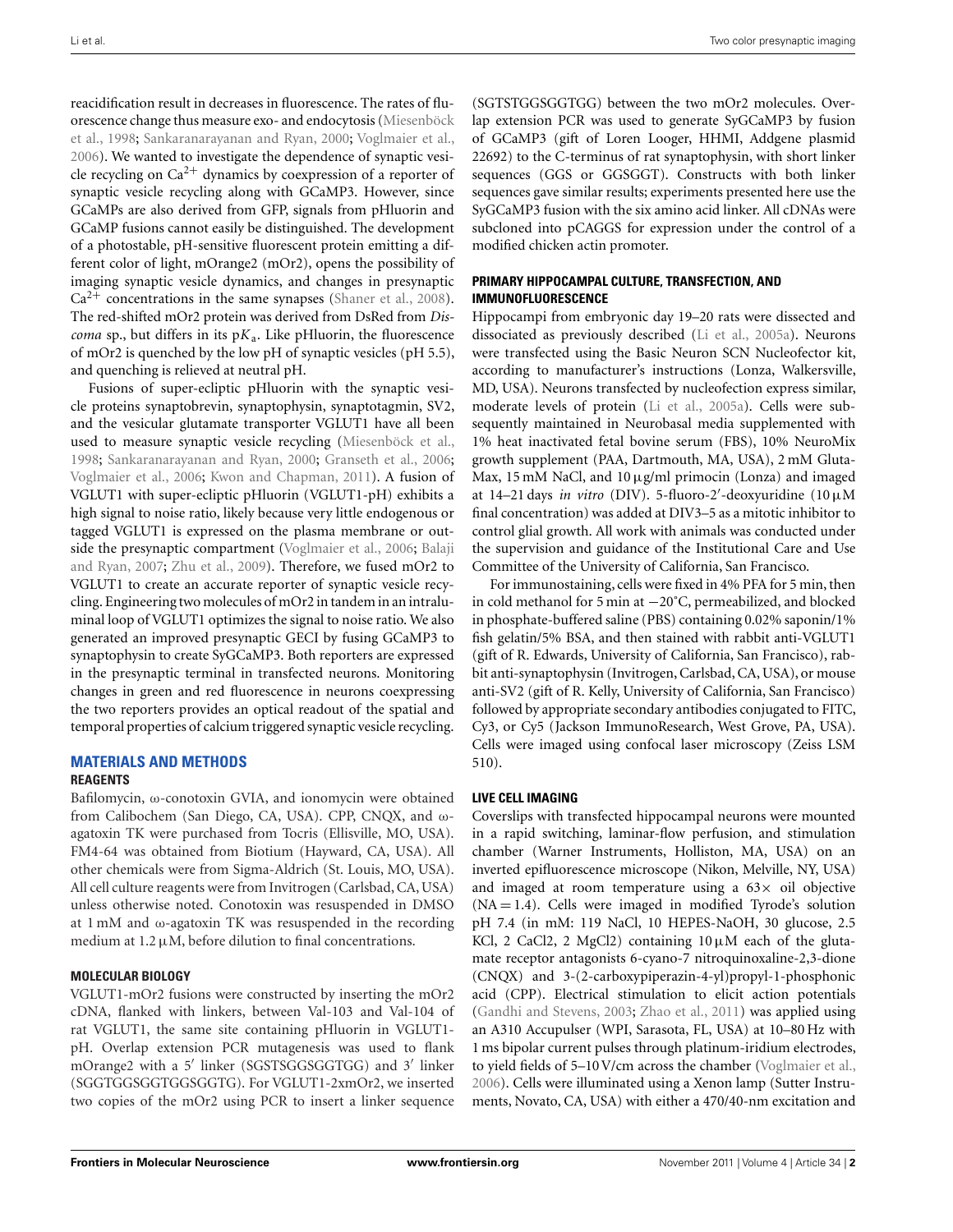a 525/50-nm emission filter (for GFP), a 470/40-nm excitation and 630/75 nm emission filter (for FM4-64), or a 545/25-nm excitation and 605/70 nm emission filter (for mOr2; Chroma, Bellows Falls, VT, USA). Images were acquired on a QuantEM CCD camera (Photometrics, Tuscon, AZ, USA) exposing each fluorophore for 300 ms for images collected every 3 s. For images collected every 400 ms, exposure time was reduced to 50 ms with EM gain. To measure the integrated responses of SyGCaMP3 to a range of 1– 160 stimuli, the shutter remained open for 2 s. Stimulation, filter wheels, shutter, and camera are controlled by Metamorph software (Universal Imaging, Sunnyvale, CA, USA).

# **DATA ANALYSIS**

The fluorescence of manually designated regions of interest was quantified (Metamorph), baseline values from the first five frames (prior to stimulation) averaged, and the dynamics of fluorescence intensity expressed as fractional change  $(\Delta F)$  over initial fluorescence  $(F_0)$ . The fluorescence of a  $4 \times 4$  pixel box centered over the bouton (aVGLUT1-2XmOr2-positive punctum) was averaged, and the average fluorescence of three  $4 \times 4$  pixel boxes without cellular elements was subtracted as background. For normalized measurements, the average pHluorin or mOr2 fluorescence over individual boutons was normalized to either the peak fluorescence in each trace or the total amount of fluorescence as determined by application of modified Tyrode's solution substituting 50 mM NH4Cl for 50 mM NaCl to alkalinize all synaptic compartments. To test the pH dependence of VGLUT1-2XmOr2, we measured the fluorescence of the indicator in permeabilized cells in the presence of 50 mM NH4Cl, in modified Tyrode's solution at pH 4.0–10.0. The rates of photobleaching of VGLUT1-2XmOr2 and VGLUT1 pH were determined over the 5-min recording period, collecting 300 ms exposures every 3 s in the absence of stimulation. Photobleaching of SyGCaMP3 was measured in fixed, permeabilized cells in modified Tyrode's solution. Minimum synaptic fluorescence of SyGCaMP3 was determined by perfusion of modified Tyrode's solution containing 5  $\mu$ M ionomycin, 0 Ca<sup>2+</sup>, and 10 mM EGTA ( $F_{\text{min}}$ ). The maximum change in fluorescence was measured in the presence of  $5 \mu M$  ionomycin and  $2 \text{ mM }$  CaCl<sub>2</sub> in modified Tyrode's solution ( $F_{\text{max}}$ ).  $F_{\text{rest}}$  is defined as the baseline fluorescence of SyGCaMP3 measured in modified Tyrodes's with  $2 \text{ mM } CaCl<sub>2</sub>$  in the absence of ionomycin. To generate the concentration response curve, varying concentrations of  $CaCl<sub>2</sub>$ were added to Tyrode's solution containing 1 mM EGTA and ionomycin to achieve calculated free  $Ca^{2+}$  concentrations of 0.1–2 mM (Maxchelator, Stanford; [Patton et al., 2004\)](#page-8-0). To measure the fluorescence decay of SyGCaMP3 to a reduction in calcium in the absence of stimulation, PFA/methanol fixed neurons on coverslips were mounted in the recording chamber, and the solution was rapidly changed from modified Tyrode's solution containing  $2 \text{ mM }$  CaCl<sub>2</sub> to solution containing  $0 \text{ mM }$  CaCl<sub>2</sub> adjusted with EGTA [\(Patton et al., 2004](#page-8-0)), while collecting images every 400 ms with 50 ms exposures.

To image exocytosis, cultures were incubated in modified Tyrode's medium containing 0.5–1μM bafilomycin A (Calbiochem) for 30 s before imaging in the same medium. To assess exocytosis with FM4-64, the cultures were incubated in modified Tyrode's solution containing  $15 \mu M$  FM4-64 and stimulated

at 10 Hz for 60 s, followed by continued incubation in the same medium for an additional 60 s. After extensive washing for 10– 15 min at a rate of 6 ml/min in modified Tyrode's solution without FM4-64, the FM dye was unloaded by stimulation at 10 Hz for 90 s. Transfected boutons were identified by visualization of VGLUT1- 2XmOr2 puncta in the presence of 50 mM NH4Cl, with washout prior to FM4-64 loading. To quench surface fluorescence, we imaged neurons in Tyrode's solution at pH 5.5 with MES replacing HEPES. Transporter surface fraction was calculated by first subtracting the average of five frames with MES from the average of five frames in standard Tyrode's solution (both measurements taken prior to stimulation) and then dividing the total number of transporters, as determined by fluorescence in the presence of 50 mM NH4Cl. Fluorescence measurements from twenty to eighty boutons per coverslip were averaged and the means from 7 to 16 coverslips from at least two independent cultures were averaged. Data are presented as means  $\pm$  SEM. The initial rise of SyGCaMP3 fluorescence within the first 2.5 s of stimulation and the decrease after stimulation were fit with single exponentials (Matlab, The Mathworks, Natick, MA, USA or GraphPad Prism, La Jolla, CA, USA). The rate of exocytosis is estimated from an exponential fit to the increase in VGLUT1-2XmOr2 fluorescence during the initial 12 s of stimulation in the presence of bafilomycin. The increase in fluorescence produced by 40 Hz stimulation in the presence of bafilomycin is corrected for any increase in the rate of fluorescence produced by the drug in the absence of stimulation [\(Sankaranarayanan and Ryan](#page-8-0), [2000](#page-8-0); [Voglmaier et al., 2006](#page-9-0)). For measurements of endocytosis after stimulation, the time course of fluorescence decay at each bouton after the initial 3 s [\(Balaji et al.,](#page-8-0) [2008\)](#page-8-0) was fit with a single exponential.

### **RESULTS**

### **DEVELOPMENT OF A RED-SHIFTED REPORTER OF SYNAPTIC VESICLE RECYCLING**

VGLUT1-pH has been used extensively to study synaptic vesicle recycling in real time [\(Voglmaier et al.](#page-9-0), [2006;](#page-9-0) [Balaji and Ryan,](#page-8-0) [2007;](#page-8-0) [Zhang et al.](#page-9-0), [2007;](#page-9-0) [Fernandez-Alfonso and Ryan](#page-8-0)[,](#page-9-0) [2008](#page-8-0)[;](#page-9-0) Zhu et al., [2009](#page-9-0); [Nemani et al.](#page-8-0), [2010](#page-8-0)). To develop a reporter of synaptic vesicle recycling that can be distinguished from other green fluorescent indicators, we took advantage of the recent development of a photostable pH-sensitive protein emitting a different color of light, mOrange2 (mOr2; [Shaner et al., 2008\)](#page-8-0). Replacement of pHluorin in the first luminal/external loop of VGLUT1 with mOr2 results in a fusion that localizes to synaptic boutons and exhibits fluorescence changes in response to neural activity. However, the brightness of mOr2 is lower than pHluorin at pH 7.4, resulting in fluorescence changes of the VGLUT1-mOr2 fusion that were not as large as those of VGLUT1-pH (data not shown). Fusion of two or four copies of pHluorin with synaptophysin resulted in an improved signal to noise ratio, allowing reliable single vesicle imaging [\(Zhu et al.](#page-9-0), [2009\)](#page-9-0). Taking a similar approach, we inserted two copies of mOr2, separated by a flexible linker sequence, into the same luminal loop as VGLUT1-pH to generate VGLUT1-2XmOr2 (**[Figure 1A](#page-3-0)**).

Expressed in primary hippocampal neurons, VGLUT1- 2XmOr2 colocalizes in varicosities with the endogenous synaptic vesicle proteins synaptophysin (**[Figure 1B](#page-3-0)**) and SV2 (data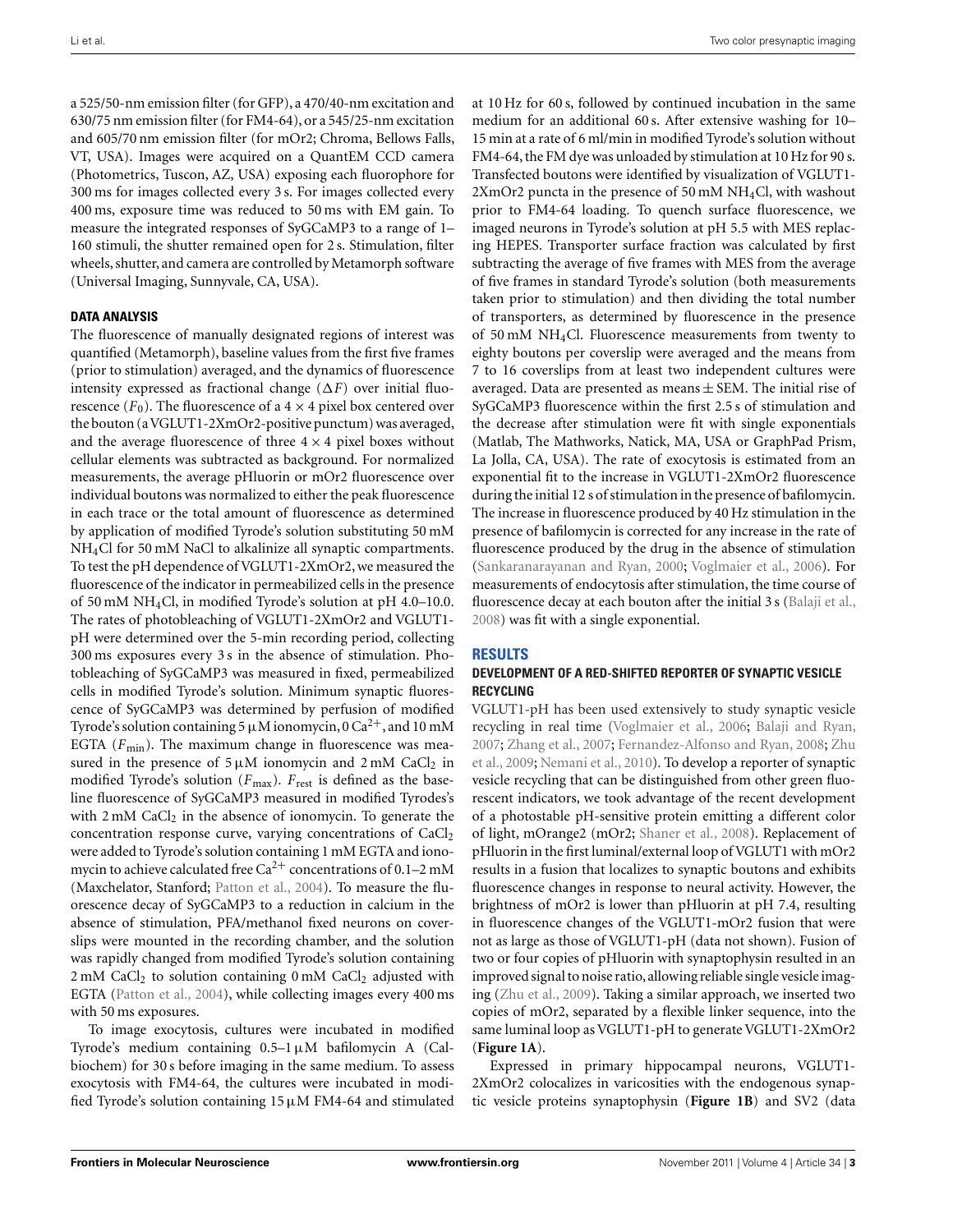<span id="page-3-0"></span>

**FIGURE 1 | Development of an mOrange2-based reporter of VGLUT1 vesicle recycling. (A)** Schematic of VGLUT1-2XmOr2 depicts two copies of mOr2 inserted into the first luminal loop of rat VGLUT1. **(B)** The fluorescence of VGLUT1-2XmOr2 colocalizes with synaptophysin staining at varicosities. Hippocampal neurons transfected with VGLUT1-2XmOr2 were stained with antibody to synaptophysin, followed by Cy5-conjugated secondary antibody. Inset shows a 4× magnification of the designated box. Size bar, 10μm. **(C)** The rate of FM4-64 destaining at 10 Hz for 90 s is not significantly different between boutons from untransfected (black) and transfected (red) neurons. **(D)** Time-lapse images show the fluorescence change of VGLUT1-2XmOr2 in response to neural activity. Hippocampal neurons transfected with VGLUT1-2XmOr2 were stimulated at 10 Hz for 60 s. After onset of the stimulus, exocytosis of VGLUT1-2XmOr2 results in a rapid increase in fluorescence (15, 30, and 60 s), followed by a decay after the stimulus (90, 120, and 300 s) as the vesicle reacidifies. Color scale is shown to the right.

Scale bar, 2μm. **(E)** The change in fluorescence intensity over baseline  $(\Delta F/F_0)$  at boutons expressing VGLUT1-pH (blue) is approximately twice that of VGLUT1-2XmOr2 (red) during stimulation at 10 Hz for 60 s (bar). Photobleaching over the time course of the experiment was measured by imaging in the absence of stimulation at a range of pH values (black symbols). Photobleaching of VGLUT1-2XmOr2 (open diamonds) was similar to that of VGLUT1-pH (+ symbol) at pH 7.4. Inset: normalized fluorescence change of VGLUT1-2XmOr2 over the range of pH 4.0 to 10.0 in permeabilized cells indicates VGLUT1-2XmOr2 exhibits a pK<sub>a</sub> of 6.71. **(F)** Kinetics of fluorescence changes normalized to total fluorescence signal in the presence of NH<sub>4</sub>Cl are similar for VGLUT1-pH (blue) and VGLUT1-2XmOr2 (red). Data in **(C, E, and F)** are means ± SEM of the change in fluorescence  $(\Delta F)$  normalized to initial fluorescence (average of the first five data points,  $F_0$ ) over at least 20 boutons per coverslip from 12 to 16 coverslips and at least three independent cultures.

not shown). Expression of VGLUT1-2XmOr2 does not perturb general features of SV recycling, as measured by depolarizationinduced FM dye staining and destaining [\(Betz and Bewick](#page-8-0), [1993;](#page-8-0) [Fernandez-Alfonso and Ryan](#page-8-0), [2004](#page-8-0)). We used the styryl dye FM4- 64, exciting at wavelengths that do not excite mOr2. After loading FM4-64 into synaptic vesicles by stimulation at 10 Hz for 60 s, we examined the kinetics of destaining in response to 900 electrical stimuli to elicit action potentials [\(Gandhi and Stevens,](#page-8-0) [2003;](#page-8-0) [Zhao et al.](#page-9-0), [2011\)](#page-9-0). Like VGLUT1-pH [\(Voglmaier et al.,](#page-9-0) [2006\)](#page-9-0),there is no difference in the exocytosis rate between untransfected neurons and neurons expressing VGLUT1-2XmOr2, suggesting that expression of the red-shifted reporter does not impair synaptic vesicle recycling (**Figure 1C**). The fluorescence of VGLUT1-2XmOr2 changes in response to neural activity.

Electrical stimulation at 10 Hz for 60 s produces a rapid increase in fluorescence, consistent with the relief of fluorescence quenching upon exposure of VGLUT1-2XmOr2 to the higher external pH at the time of synaptic vesicle exocytosis (**Figure 1D**, first three panels). After stimulation, the peak fluorescence of VGLUT1-2XmOr2 decays consistent with the reacidification of synaptic vesicles after endocytosis (**Figure 1D**, last three panels), as demonstrated prev[iously for synaptopHluorin and VGLUT1-pH \(](#page-8-0)Miesenbock et al., [1998](#page-8-0); [Sankaranarayanan and Ryan](#page-8-0), [2000;](#page-8-0) [Voglmaier et al.,](#page-9-0) [2006\)](#page-9-0). There is no fluorescence response to stimulation in the absence of calcium (data not shown). To test whether different fluorophores differentially affect VGLUT1 protein trafficking, we compared the time course of changes in fluorescence intensity that correspond to exocytosis and endocytosis of synaptic vesicles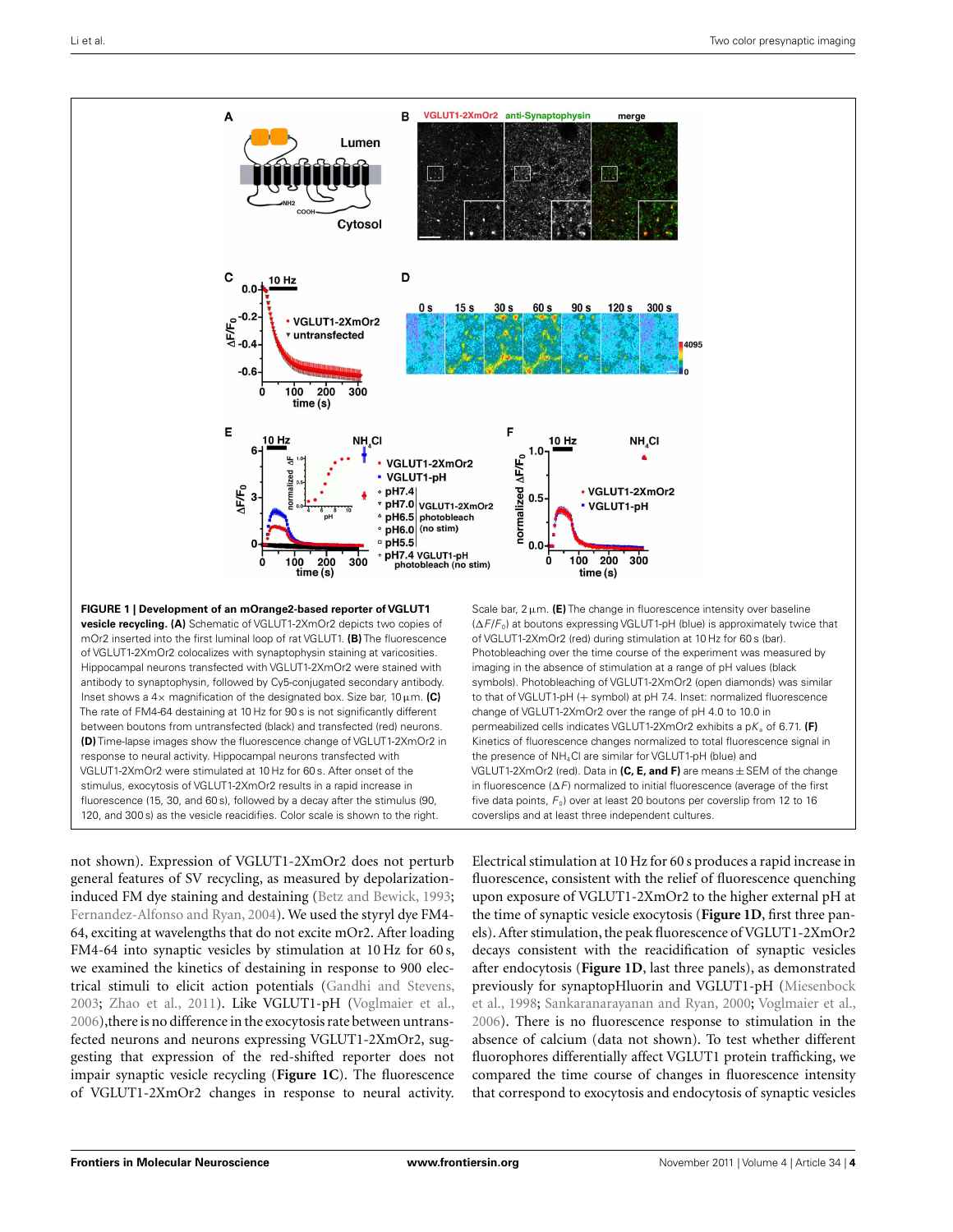labeled with VGLUT1-pH and VGLUT1-2XmOr2 during and after stimulation at 10 Hz for 60 s (**[Figures 1E,F](#page-3-0)**). The peak fluorescence change over baseline of VGLUT1-2XmOr2 ( $\Delta F/F_0 = 1.16 \pm 0.10$ ) is approximately half that of VGLUT1-pH ( $\Delta F/F_0 = 2.13 \pm 0.20$ , **[Figure 1E](#page-3-0)**). Normalized to the total fluorescence signal measured in the presence of 50 mM NH4Cl, the time course of average fluorescence changes is similar for VGLUT1-pH and VGLUT1- 2XmOr2 (**[Figure 1F](#page-3-0)**). There are no significant differences in the kinetics of fluorescence response between VGLUT1-pH and VGLUT1-2XmOr2 (**[Figure 1F](#page-3-0)**). There is also no significant difference in cell surface expression of VGLUT1-pH or VGLUT1- 2XmOr2, either before or after stimulation (data not shown). Photobleaching over the course of the experiment is minimal for both VGLUT1-2XmOr2 (5.40 ×  $10^{-4}$  ± 6.91 ×  $10^{-6}$  au/s illumination at pH 7.4) and VGLUT1-pH (4.51 ×  $10^{-4} \pm 6.37 \times 10^{-6}$  au/s at pH 7.4, **[Figure 1E](#page-3-0)**). Photobleaching of VGLUT1-2XmOr2 was also minimal at all pH values tested (4.66  $\times$   $10^{-4}$   $\pm$   $1.10$   $\times$   $10^{-5}$  au/s at pH 7.0;  $5.25 \times 10^{-4} \pm 1.26 \times 10^{-5}$  au/s at pH 6.5;  $7.30 \times 10^{-4} \pm 1.26 \times 10^{-5}$  $1.84 \times 10^{-5}$  au/s at pH 6.0;  $7.09 \times 10^{-4} \pm 2.52 \times 10^{-5}$  fau/s at pH 5.5, **[Figure 1E](#page-3-0)**). The indicator exhibits pH dependence and a dynamic range of up to 3.5-fold over the physiological range of pH 5.5 to pH 7.4 (**[Figure 1E](#page-3-0)**, inset). VGLUT1-2XmOr2 exhibits a p*K*<sup>a</sup> of 6.[71, slightly higher than the value measured for mOr2 \(](#page-8-0)Shaner et al., [2008](#page-8-0)). Together, these data suggest that VGLUT1-2XmOr2, like VGLUT1-pH [\(Voglmaier et al.](#page-9-0), [2006](#page-9-0)) is a reliable reporter of VGLUT1 trafficking.

# **DEVELOPMENT OF AN INDICATOR OF PRESYNAPTIC CALCIUM DYNAMICS DURING REPETITIVE STIMULATION**

A fusion of the GECI GCaMP2 at the cytoplasmic C-terminus of the synaptic vesicle protein synaptophysin provides a reporter of presynaptic  $Ca^{2+}$  [transients during synaptic activity \(](#page-8-0)Dreosti et al., [2009](#page-8-0)). An improved GECI, GCaMP3, exhibits an increased sensitivity and dynamic range [\(Tian et al.](#page-9-0), [2009](#page-9-0)), offering the possibility of imaging calcium dynamics during prolonged electrical stimulation. A stimulus of 900–1200 pulses is thought to release the entire recycling pool fraction of synaptic vesicles, a subset of the total pool in the terminal [\(Mozhayeva et al., 2002;](#page-8-0) [Ariel and Ryan, 2010\)](#page-8-0). To monitor changes in calcium during repetitive stimulation, we generated SyGCaMP3 by fusing the GECI with a short linker sequence to the C-terminus of synaptophysin. SyGCaMP3 fluorescence colocalizes with antibody to endogenous VGLUT1 (**[Figure 2A](#page-5-0)**) and SV2 (data not shown) in primary hippocampal neurons. Depolarization-induced FM4-64 dye destaining is similar in untransfected and transfected neurons, indicating that expression of SyGCaMP3 does not affect SV recycling (**[Figure 2B](#page-5-0)**; [Betz and Bewick, 1993;](#page-8-0) Fernandez-Alfonso and Ryan,[2004](#page-8-0)). The fluorescence of SyGCaMP3 in individual boutons sharply increases in response to electrical stimulation at 40 Hz, and decays rapidly after the stimulus ends (**[Figures 2C,D](#page-5-0)**). Quantification of the time course of fluorescence changes in response to 1200 stimuli at 40 Hz (30 s) shows an exponential increase in  $Ca^{2+}$  at the onset of stimulation ( $\tau = 0.883 \pm 0.0258$  s), peaking at 2–3 s (80–120 stimuli) followed by a slow decrease in fluorescence during stimulation, and a rapid decrease after stimulation stops (**[Figure 2D](#page-5-0)**). To determine the maximal SyGCaMP3 signal, we added the Ca<sup>2+</sup> ionophore ionomycin (5  $\mu$ M), which

exposes the indicator to the  $Ca^{2+}$  present in the recording solution [\(Dreosti et al.](#page-8-0), [2009](#page-8-0); [Tian et al., 2009](#page-9-0)). The dynamic range of SyGCaMP3 from 0  $Ca^{2+}$  and 10 mM EGTA to 2 mM  $Ca^{2+}$  in the absence of EGTA is approximately 6.5-fold (**[Figure 2E](#page-5-0)**), consistent with the large dynamic range of GCaMP3 [\(Dreosti et al.](#page-8-0), [2009;](#page-8-0) [Tian et al.](#page-9-0), [2009](#page-9-0)). No further increase in  $\Delta F/F_0$  was detected at  $4 \text{ mM }$  CaCl<sub>2</sub> (data not shown). The minimum fluorescence signal is  $-0.35 \pm 0.03$  fold relative to the rest condition, the baseline fluorescence of SyGCaMP3 measured in neurons in modified Tyrodes's with 2 mM CaCl<sub>2</sub> without ionomycin. The maximum fluorescence change in the presence of  $2 \text{ mM }$  CaCl<sub>2</sub> and ionomycin represents a  $6.15 \pm 0.35$  fold change relative to rest. The fluorescence of SyGCaMP3 rises as calcium concentrations increase (**[Figure 2F](#page-5-0)**; [Llinas et al., 1992](#page-8-0)). Like GCaMP3 [\(Tian et al.](#page-9-0), [2009\)](#page-9-0), the fluorescence response of SyGCaMP3 is non-linearly related to  $Ca^{2+}$ concentration. The peak fluorescence during 40 Hz 30 s stimulation is approximately half maximal, within the dynamic range of the indicator (**[Figures 2D,E](#page-5-0)**). No fluorescence response to electrical stimulation is observed in the absence of calcium (data not shown). To test whether SyGCaMP3 reflects the increased sensitivity of GCaMP3, we collected integrated fluorescence responses to t[rains of stimuli elicited at 80 Hz](#page-9-0) [\(Dreosti et al.](#page-8-0)[,](#page-9-0) [2009](#page-8-0)[;](#page-9-0) Tian et al., [2009](#page-9-0)). After the initial five stimuli, the integrated SyGCaMP3 fluorescence signal scales linearly with the log of the number of stimuli up to at least 160 stimuli (**[Figure 2G](#page-5-0)**). Thus, SyG-CaMP3 is a robust reporter of calcium levels with a broad dynamic range.

# **MONITORING SYNAPTIC VESICLE RECYCLING AND CALCIUM DYNAMICS IN THE SAME BOUTONS**

To assess presynaptic calcium transients and synaptic vesicle recycling in response to action potential stimulation in the same terminals, we co-transfected primary hippocampal neurons in culture with VGLUT1-2XmOr2 and SyGCaMP3. We collected sequential images using excitation/emission filter sets that pass and collect non-overlapping wavelengths, integrating the fluorescence signals over 300 ms. Although our imaging protocol measures the fluorescence of the two reporters in rapid succession, their fluorescence emission spectra are separable, so they could presumably be imaged simultaneously. Sustained stimulation results in both the delivery and retrieval of synaptic vesicle proteins at the cell surface, so changes in VGLUT1-2XmOr2 fluorescence during stimulation reflect both exocytic and endocytic processes. To isolate the component of fluorescence change due to exocytosis alone, we used alkaline trapping with the vacuolar H<sup>+</sup>-ATPase inhibitor bafilomycin. Bafilomycin blocks the reacidification of synaptic vesicles that have taken up the drug after exocytosis, eliminating fluorescence changes due to the endocytic component of synaptic vesic[le recycling, to reveal only exocytosis \(](#page-8-0)Sankaranarayanan and Ryan, [2000](#page-8-0)). In the initial 12–15 s of the stimulus, before appreciable endocytosis would be expected to occur [\(Balaji and Ryan,](#page-8-0) [2007\)](#page-8-0), the fluorescence of VGLUT1-2XmOr2 reflects the rate of synaptic vesicle exocytosis (**[Figure 3B](#page-6-0)**, red). The plateau in fluorescence represents the fraction of the total vesicle pool available for exocytosis at 40 Hz stimulation. To visualize the total amount of VGLUT1-2XmOr2, all vesicles are alkalinized at the end of the experiment by addition of 50 mM NH<sub>4</sub>Cl (Sankaranarayanan and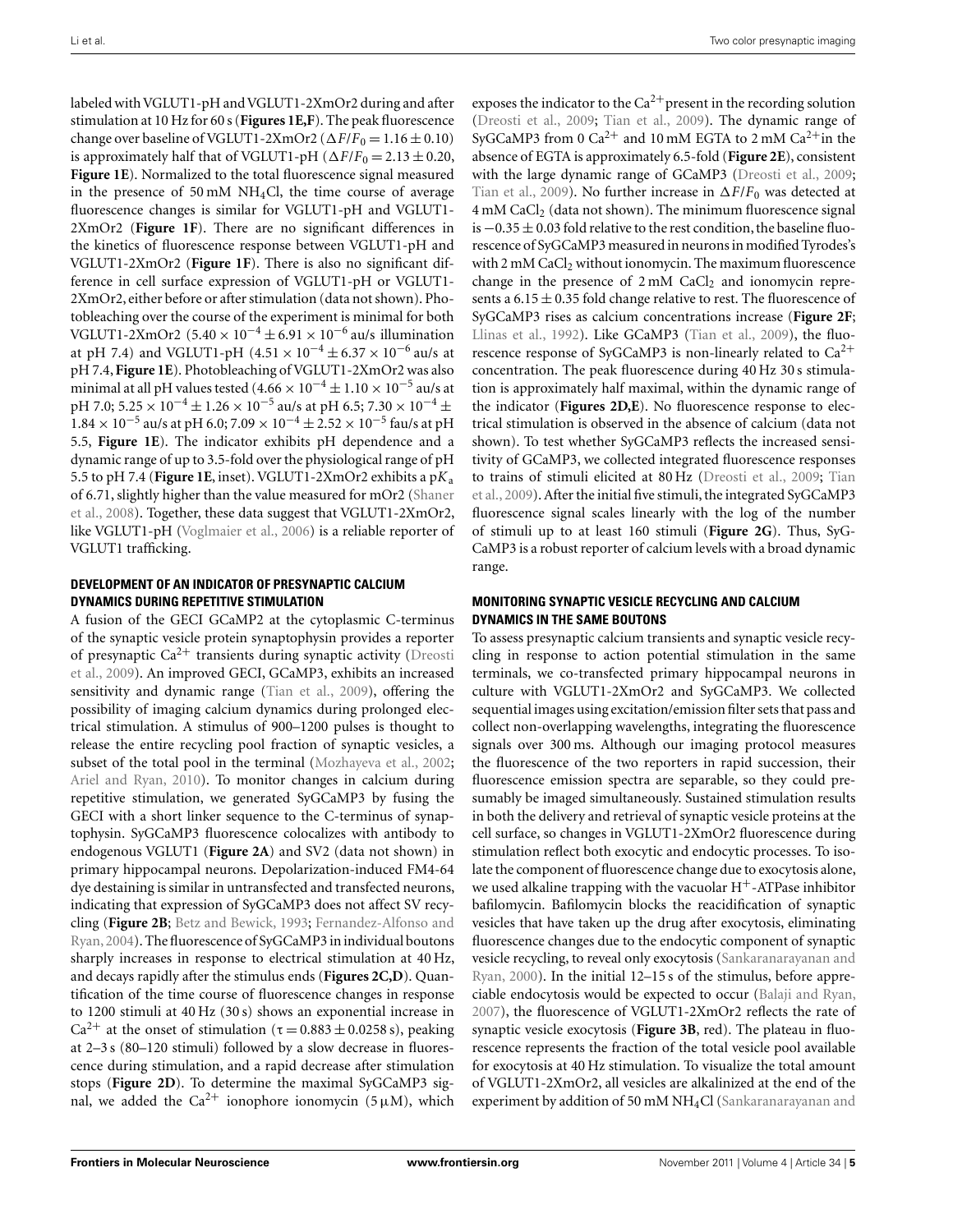<span id="page-5-0"></span>

imaging of SyGCaMP3 fluorescence changes in response to stimulation at 40 Hz for 30 s. After onset of the stimulus, SyGCaMP3 in hippocampal neurons exhibits a rapid increase in fluorescence (0.4, 1.2, and 3 s), followed by a decay during (30 s), and after the stimulus (34 and 78 s). Color scale is shown to the right. Scale bar, 2μm. **(D)** Time course of changes in average fluorescence intensity at boutons expressing SyGCaMP3 during and after

Ryan, [2000](#page-8-0)). The average fluorescence of SyGCaMP3 peaks within the first 3 to 6 s of stimulation at 40 Hz, then slowly declines during stimulation (**[Figure 3A](#page-6-0)**, green). Upon cessation of the stimulus, the average fluorescence of SyGCaMP3 rapidly returns to baseline  $\tau = 7.66 \pm 0.69$  s. In permeabilized cells, the fluorescence of the SyGCaMP3 indicator itself to a change in  $CaCl<sub>2</sub>$  from 2 to 0 mM drops to baseline within <sup>∼</sup>800–1200 ms (data not shown). The fluorescence decay rate of cytosolic GCaMP3 following brief action potential trains is t<sub>1/2</sub>  $\sim$ 600 ms [\(Tian et al., 2009\)](#page-9-0). Very little photobleaching of SyGCaMP3 is observed under these conditions (3.72 <sup>×</sup> <sup>10</sup>−<sup>4</sup> <sup>±</sup> 6.19 <sup>×</sup> <sup>10</sup>−<sup>6</sup> au/s illumination at pH 7.4, data not shown).

ionomycin and 2 mM CaCl<sub>2</sub> is  $\Delta F/F_0 = 6.15 \pm 0.35$ . **(F)** Semi-logarithmic plot of fluorescence responses to increasing CaCl<sub>2</sub> concentration. (G) Semi-logarithmic plot of integrated fluorescence responses to trains of 1, 2, 5, 10, 20, 40, 80, and 160 action potential (AP) stimuli at 80 Hz. Data in **(B, D, E, F, and G)** are mean  $\Delta F/F_0 \pm$  SEM from at least 30 boutons per coverslip from 7 to 12 coverslips and at least two independent cultures.

# **THE FRACTION OF SYNAPTIC VESICLES RELEASED DEPENDS ON P/Q-AND N-TYPE CALCIUM CHANNELS**

P/Q- and N-type channels mediate neurotransmitter release in hipp[ocampal neurons \(Takahashi and Momiyama, 1993;](#page-9-0) Wheeler et al., [1994](#page-9-0)). To assess the role of these channels in the exocytosis of VGLUT1-containing synaptic vesicles, we monitored the fluorescence of SyGCaMP3 while stimulating neurons in the presence of P/Q- and N-type  $Ca^{2+}$  channel blockers at concentrations previou[sly demonstrated to maximally inhibit the channels \(](#page-8-0)Mintz et al., [1992;](#page-8-0) [Takahashi and Momiyama, 1993;Wheeler et al.](#page-9-0), [1994](#page-9-0)). The fluorescence response of SyGCaMP3 to 40 Hz 30 s stimulation is significantly reduced in the presence of both ω-agatoxin TK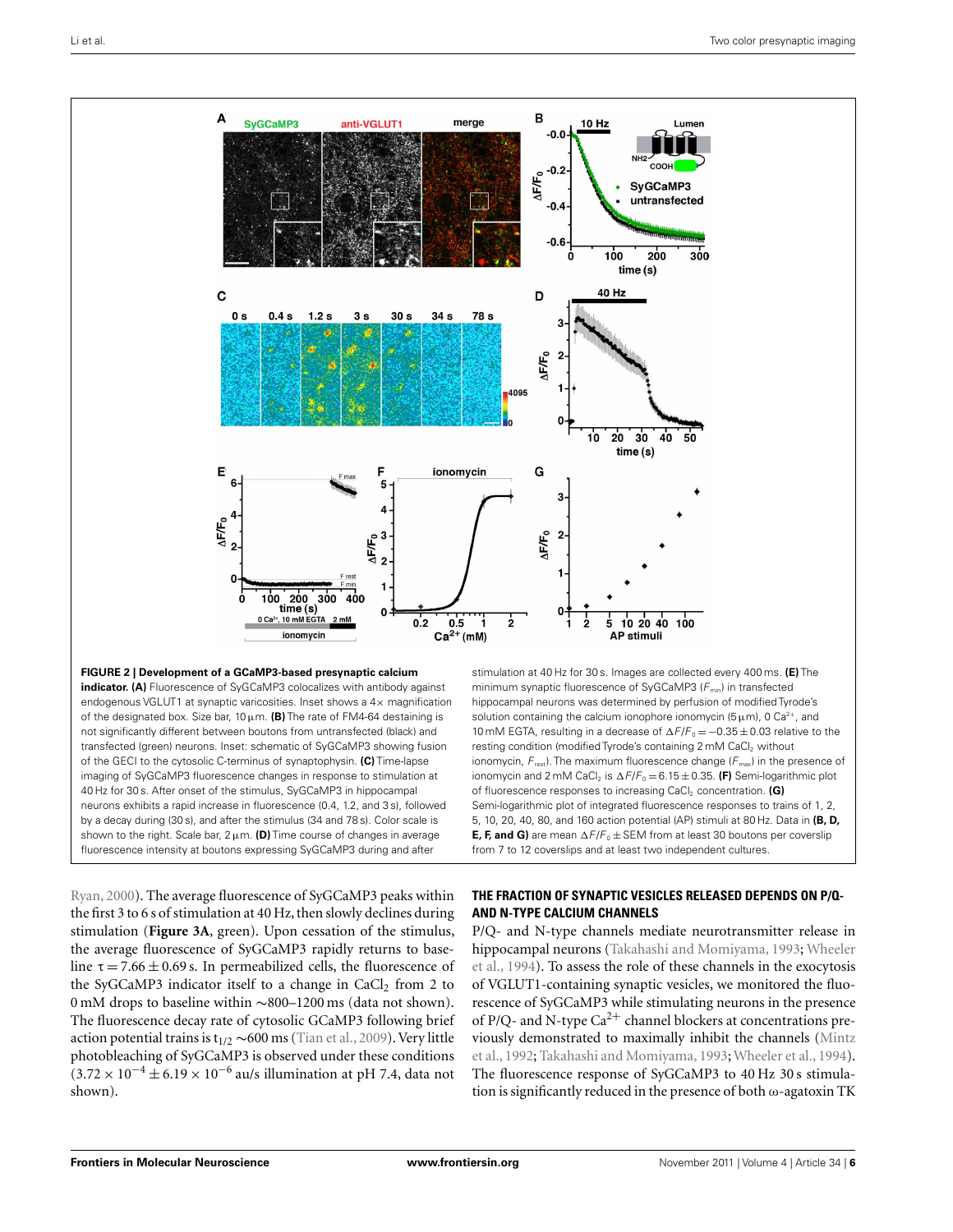<span id="page-6-0"></span>(300 nM) and ω-conotoxin GVIA (1μM, **Figure 3A**). In addition, the dynamics of the calcium signal are different in the presence of the toxins. Under control conditions, the fluorescence of SyG-CaMP3 peaks within the first 3 s of stimulation, whereas in the presence of the channel blockers, the average fluorescence peaks later, between 12 and 15 s (**Figure 3A**). However, in the presence of agatoxin and contotoxin the decay to baseline after stimulation ends ( $\tau$  = 6.04  $\pm$  0.68 s) is not significantly different from control.

In the presence of bafilomycin, the initial fluorescence increase of VGLUT1-2xmOr2 reflects the rate of exocytosis of synaptic vesicles, when corrected for the effect of bafilomycin independent of stimulation [\(Sankaranarayanan and Ryan, 2001](#page-8-0)). Inhibition of P/Q- and N-type calcium channels slows exocytosis by about twofold, from  $7.47 \pm 0.89$  s under control conditions to  $13.13 \pm 1.72$  s. Under both conditions, fluorescence of VGLUT1-2XmOr2 plateaus before the end of stimulation (**Figure 3B**). We average the peak of VGLUT1-2XmOr2 fluorescence over the three time points after stimulation ends  $(t = 45-51 s)$  to represent the total recycling pool of vesicles



**FIGURE 3 | Imaging of VGLUT1-2xmOr2 and SyCaMP3 during exocytosis.** The average time course of changes in fluorescence intensity at boutons expressing both **(A)** SyGCaMP3 and **(B)** VGLUT1-2XmOr2 in the absence (green, red) and presence (blue, black) of agatoxin and conotoxin during and after stimulation at 40 Hz for 30 s. The increase in fluorescence produced by 40 Hz stimulation in the presence of bafilomycin is shown here corrected for the rate of fluorescence increase produced by the drug in the absence of stimulation [\(Sankaranarayanan and Ryan](#page-8-0), [2000;](#page-8-0) [Voglmaier et al.,](#page-9-0) [2006\)](#page-9-0). In the presence of the P/Q- and N-type  $Ca^{2+}$  channel blockers, ω-agatoxin TK (300 nM), and ω-conotoxin GVIA (1μM), the peak fluorescence of both VGLUT1-2XmOr2 (black) and SyGCaMP3 (blue) is decreased. Data are means  $\pm$  SEM of the change in fluorescence ( $\Delta F$ ) normalized to initial fluorescence over at least 30 boutons per coverslip from 7 to 12 coverslips and at least three independent cultures.

participating in exocytosis. Inhibition of P/Q- and N-type channels also dramatically reduces the number of synaptic vesicles released, assuming that the fluorescence change varies linearly with vesicle number. In the presence of the toxins, the fraction of vesicles released  $(0.238 \pm 0.034)$  is only about one third of control levels  $(0.643 \pm 0.021)$ . Taken together, these data indicate that both the rate of release and the amount of vesicles that undergo exocytosis depend on  $Ca^{2+}$  entry through P/Q- and N-type channels, rather than a releasable pool of fixed size that would release more slowly in lower  $Ca^{2+}$ . However other factors, such as neurotrophins, kinase activity, and ubiquitination, may also contribute to the size of the pool of vesicles released [\(Chi et al., 2003](#page-8-0); [Schweizer and Ryan,](#page-8-0) [2006;](#page-8-0) [Renden and Von Gersdorff](#page-8-0), [2007;](#page-8-0) [Kim and Ryan](#page-8-0), [2010](#page-8-0)).

# **NO EFFECT OF P/Q- AND N-TYPE CALCIUM CHANNEL INHIBITION ON ENDOCYTIC RATE**

Calcium also plays a critical role in the endocytosis of synaptic vesicles [\(Sudhof, 2004;](#page-9-0) [Kuromi and Kidokoro](#page-8-0), [2005](#page-8-0); [Balaji et al., 2008;](#page-8-0) [Yamashita et al.](#page-9-0), [2010](#page-9-0)). To measure  $Ca^{2+}$  levels and endocytosis of synaptic vesicles, we stimulated cells coexpressing SyGCaMP3 and VGLUT1-2XmOr2 in the absence of bafilomycin (**Figures 4A,B**). There is no difference in  $Ca^{2+}$  levels or kinetics with or without bafilomycin (**Figures 3A** and **4A**). In the absence of bafilomycin, the decrease in fluorescence of VGLUT1-2XmOr2 after stimulation reflects the rate of synaptic vesicle endocytosis as vesicles are re-acidified after internalization [\(Miesenböck et al.](#page-8-0), [1998;](#page-8-0)

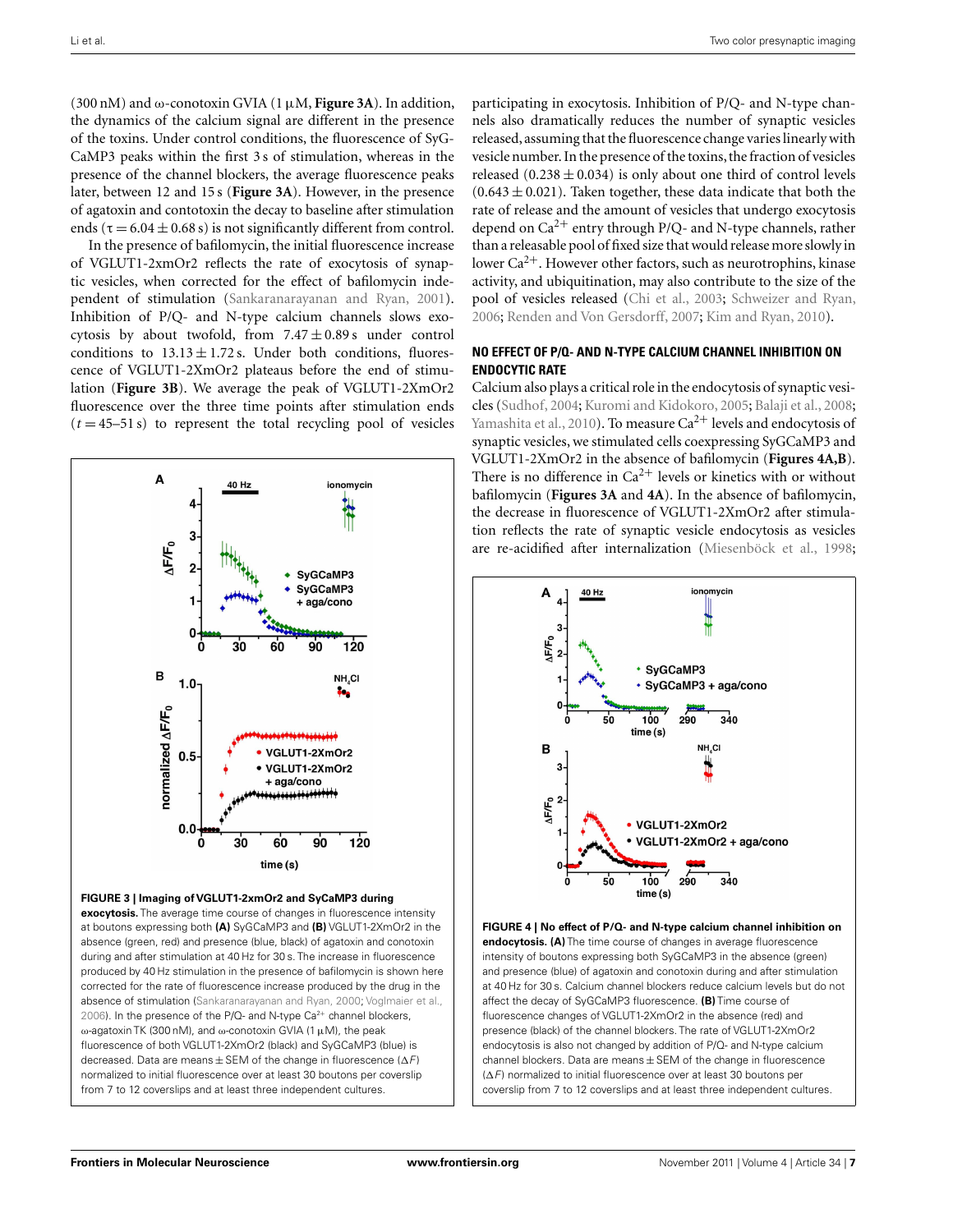[Sankaranarayanan and Ryan](#page-8-0), [2000\)](#page-8-0). Upon cessation of the stimulus, the mean fluorescence of SyGCaMP3 quickly returns to baseline ( $\tau = 6.41 \pm 1.44$  s), while the fluorescence of VGLUT1-2XmOr2 decays with a slower exponential time course  $(\tau = 12.85 \pm 1.7 s)$ , consistent with the time course of endocytosis [\(Granseth et al., 2006](#page-8-0); [Balaji et al., 2008\)](#page-8-0). In the presence of agatoxin and conotoxin,  $Ca^{2+}$  levels are decreased. However the decay of SyGCaMP3 fluorescence after stimulation, corresponding to the rate of  $Ca^{2+}$  clearance, is not changed ( $\tau = 8.45 \pm 2.6$  s). The rate of VGLUT1-2XmOr2 endocytosis after stimulation is also unchanged in the presence of calcium channel inhibitors  $(\tau = 13.43 \pm 3.14 \text{ s})$ . Inhibition of P/Q- and N-type channels thus does not slow the rate of endocytosis under these conditions.

# **DISCUSSION**

Fusion of VGLUT1 with the pH-sensitive DsRed derivative, mOrange2, provides a red-shifted reporter of synaptic vesicle recycling. Like VGLUT1-pH, the genetically encoded VGLUT1-2XmOr2 localizes to presynaptic boutons and exhibits activity-dependent changes in fluorescence reflecting synaptic vesicle exocytosis and endocytosis. Although mOr2 fusions exhibit smaller fluorescence changes in response to neuronal stimulation, engineering two copies of the fluorescent protein into VGLUT1 increases the signal to noise ratio, while preserving precise targeting to presynaptic boutons. VGLUT1-2XmOr2 offers an opportunity to combine imaging of synaptic vesicle recycling with sensitive GFP-based indicators of other cellular processes. To examine the relationship between changes in VGLUT1-2XmOr2 exocytosis and endocytosis and  $Ca^{2+}$  levels, we developed a presynaptically targeted GECI, SyG[CaMP3,](#page-8-0) [using](#page-8-0) [a](#page-8-0) [similar](#page-8-0) [strategy](#page-8-0) [as](#page-8-0) [for](#page-8-0) [SyGCaMP2](#page-8-0) [\(](#page-8-0)Dreosti et al., [2009\)](#page-8-0). Using synaptophysin to target the GECI to synaptic vesicles provides a measure of calcium in the area immediately around vesicles. However, changes in fluorescence may also reflect a change in location of the vesicle. For example, a vesicle moving into the periphery of the bouton or the axon in response to stimulation may exhibit a change in fluorescence that is unrelated to  $Ca^{2+}$  entry at the active zone. The decay of SyGCaMP3 fluorescence during stimulation could represent properties of the GECI, such as the off-rate, in addition to calcium clearance. GCaMP fluorescence decays during sustained, high frequency stimulation may not reflect calcium [\(Hendel et al., 2008](#page-8-0); [Dreosti et al., 2009](#page-8-0)). This phenomenon should be less evident with lower frequency or duration of stimulation. Consistent with the improved properties of GCaMP3, SyGCaMP3 exhibits an increased dynamic range suited to assess the calcium response during high frequency stimulation [\(Tian et al., 2009\)](#page-9-0). When co-transfected into primary neurons in culture, fluorescence signals from the two reporters can be readily distinguished. Although we collected fluorescence signals in separately acquired images, the two fluorophores can be imaged simultaneously using commercially available filtersets. The expression of SyGCaMP3 and VGLUT1-2XmOr2 in the same boutons allows real time comparisons between  $Ca^{2+}$  levels and synaptic vesicle trafficking.

We examined the relationship between presynaptic calcium levels and recycling of VGLUT1-2XmOr2 using a strong stimulus of 1200 action potential stimuli at 40 Hz to release the recycling pool of synaptic vesicles. Inhibition of P/Q- and N-type  $Ca^{2+}$  channels

decreases and delays the peak in  $Ca^{2+}$  level. The fraction of vesicles that undergo exocytosis is also significantly smaller, and the rate of exocytosis is slower. Residual exocytosis observed here may be due to incomplete block of the  $Ca^{2+}$  current, or it may be mediated by  $Ca^{2+}$  entry through other channels, such as R- and Ltype channels [\(Sitges and Galindo, 2005](#page-8-0); [Perissinotti et al., 2008;](#page-8-0) [Schnee et al., 2011](#page-8-0); [Subramanian and Morozov, 2011](#page-9-0)). Calcium entering through other channels may require more time for diffusion to the sites near P/Q- and N-type channels where vesicles are docked [\(Reid et al.](#page-8-0), [2003](#page-8-0); [Cao and Tsien](#page-8-0), [2010\)](#page-8-0). The decrease in exocytosis rate observed in the presence of channel blockers is consistent with the calcium dependence of the rate of exocytosis [\(Heidelberger et al., 1994\)](#page-8-0). The decrease in the number of vesicles available for release is also consistent with the probabilistic nature of synaptic vesicle release above a threshold level of calcium. In addition, lower levels of  $Ca^{2+}$  in boutons may differentially mobilize pools with differing calcium sensitivity or probability of release [\(Thoreson et al., 2004](#page-9-0); [Moulder and Mennerick, 2005;](#page-8-0) Rizzoli and Betz, [2005](#page-8-0)).

Decreases in fluorescence of VGLUT1-2XmOr2 reflect the acidification of synaptic vesicles following endocytosis. Calcium can regulate synaptic vesicle endocytosis by triggering a faster mode of endocytosis in some synapses, or by increasing the number of sites ava[ilable](#page-9-0) [\(Neves et al., 2001](#page-8-0)[;](#page-9-0) [Wu et al., 2005](#page-9-0); Voglmaier and Edwards[, 2007](#page-9-0); [Balaji et al.](#page-8-0), [2008;](#page-8-0) [Sun et al.](#page-9-0), [2010\)](#page-9-0). During stimulation, the rates of exocytosis and endocytosis may be dependent on each other. Synaptic vesicle endocytosis may be required, either directly or indirectly, for the availability of release sites [\(Neher,](#page-8-0) [2010;](#page-8-0) [Haucke et al., 2011\)](#page-8-0). However, with a 40 Hz 30 s stimulus, we detect no significant difference in the rate of endocytosis of VGLUT1-2XmOr2 in the presence or absence of the P/Q- and Ntype  $Ca^{2+}$  channel blockers agatoxin and conotoxin. It may be that under these stimulation conditions, the endocytic machinery of the synaptic terminal is not saturated. Indeed, higher frequency stim[ulation is associated with higher endocytic capacity \(](#page-8-0)Balaji et al., [2008\)](#page-8-0).

The ability to simultaneously monitor synaptic vesicle recycling with GFP-based indicators in individual synapses can advance investigations of the modulation of neuronal connectivity in functional circuits. Imaging ensembles of neurons provides average measurements, but could also enable the analysis of variance in the properties of individual boutons. Individual boutons or cells may exhibit variation in probability of release, reliance on calcium channel subtypes, or modes of synaptic vesicle trafficking [\(Fisher and Bourque](#page-8-0), [2001;](#page-8-0) [Rizzoli and Betz, 2005;](#page-8-0) Armbruster and Ryan, [2011](#page-8-0); [Weston et al., 2011](#page-9-0)). Engineering both indicators onto the same protein could further refine the spatiotemporal resolution of these sensors of calcium dependent neurotransmitter release. Combining VGLUT1-2XmOr2 with GCaMPs expressed postsynaptically can provide a powerful method to determine the locus of changes in synaptic efficacy in specific circuits. Combining mOrange2 and pHluorin-based indicators provides an approach to study trafficking of individual proteins in parallel. The capacity for simultaneous imaging of neurotransmitter release and  $Ca^{2+}$  dynamics in real time from defined populations at synaptic resolution will be useful for addressing a broad spectrum of neuroscience questions.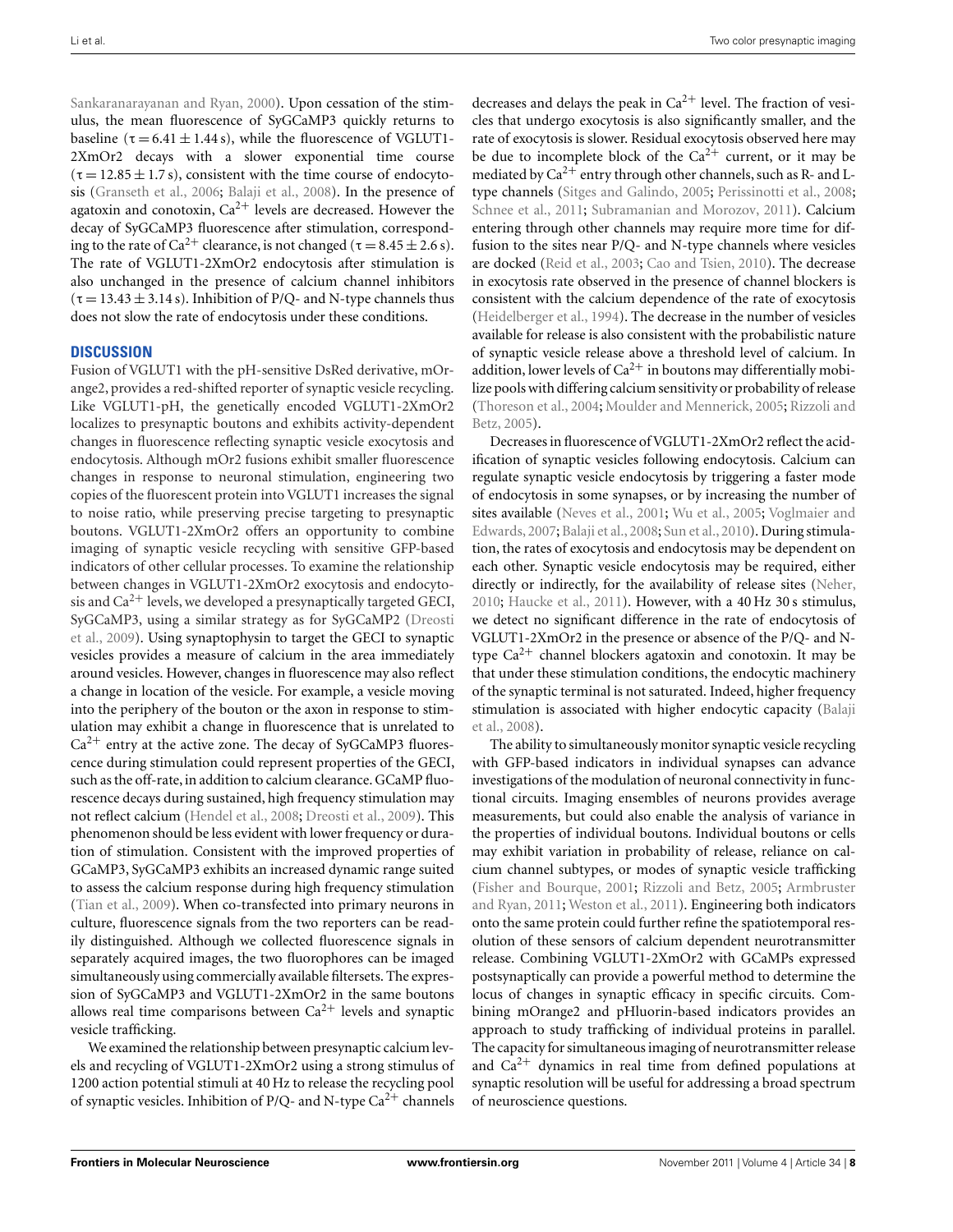# <span id="page-8-0"></span>**ACKNOWLEDGMENTS**

This work was supported by grants from the International Mental Health Research Foundation (IMHRO), the Whitehall Foundation, the UCSF Office of the Dean and the Program for Breakthrough Biomedical Research (to Susan M. Voglmaier), and

#### **REFERENCES**

- Ariel, P., and Ryan, T. A. (2010). Optical mapping of release properties in synapses. *Front. Neural Circuits* 4:18. doi[:10.3389/fncir.2010.00018](http://dx.doi.org/10.3389/fncir.2010.00018)
- Armbruster, M., and Ryan, T. A. (2011). Synaptic vesicle retrieval time is a cell-wide rather than individualsynapse property. *Nat. Neurosci.* 14, 824–826.
- Balaji, J., Armbruster, M., and Ryan, T. A. (2008). Calcium control of endocytic capacity at a CNS synapse. *J. Neurosci.* 28, 6742–6749.
- Balaji, J., and Ryan, T. A. (2007). Singlevesicle imaging reveals that synaptic vesicle exocytosis and endocytosis are coupled by a single stochastic mode. *Proc. Natl. Acad. Sci. U.S.A.* 104, 20576–20581.
- Betz, W. J., and Bewick, G. S. (1993). Optical monitoring of transmitter release and synaptic vesicle recycling at the frog neuromuscular junction. *J. Physiol.* 460, 287–309.
- Cao, Y. Q., and Tsien, R. W. (2010). Different relationship of N- and P/Q-type  $Ca^{2+}$  channels to channelinteracting slots in controlling neurotransmission at cultured hippocampal synapses. *J. Neurosci.* 30, 4536–4546.
- Chi, P., Greengard, P., and Ryan, T. A. (2003). Synaptic vesicle mobilization is regulated by distinct synapsin I phosphorylation pathways at different frequencies. *Neuron* 38, 69–78.
- Dreosti, E., and Lagnado, L. (2011). Optical reporters of synaptic activity in neural circuits. *Exp. Physiol.* 96, 4–12.
- Dreosti, E., Odermatt, B., Dorostkar, M. M., and Lagnado, L. (2009). A genetically encoded reporter of synaptic activity in vivo. *Nat. Methods* 6, 883–889.
- Fernandez-Alfonso, T., and Ryan, T. A. (2004). The kinetics of synaptic vesicle pool depletion at CNS synaptic terminals. *Neuron* 41, 943–953.
- Fernandez-Alfonso, T., and Ryan, T. A. (2008). A heterogeneous "resting" pool of synaptic vesicles that is dynamically interchanged across boutons in mammalian CNS synapses. *Brain Cell Biol.* 36, 87–100.
- Fisher, T. E., and Bourque, C. W. (2001). The function of Ca(2+) channel subtypes in exocytotic secretion: new perspectives from synaptic and

non-synaptic release. *Prog. Biophys. Mol. Biol.* 77, 269–303.

- Gandhi, S. P., and Stevens, C. F. (2003). Three modes of synaptic vesicular recycling revealed by single-vesicle imaging. *Nature* 423, 607–613.
- Granseth, B., Odermatt, B., Royle, S. J., and Lagnado, L. (2006). Clathrinmediated endocytosis is the dominant mechanism of vesicle retrieval at hippocampal synapses.*Neuron* 51, 773–786.
- Haucke, V., Neher, E., and Sigrist, S. J. (2011). Protein scaffolds in the coupling of synaptic exocytosis and endocytosis. *Nat. Rev. Neurosci.* 12, 127–138.
- Heidelberger, R., Heinemann, C., Neher, E., and Matthews, G. (1994). Calcium dependence of the rate of exocytosis in a synaptic terminal. *Nature* 371, 513–515.
- Hendel, T., Mank, M., Schnell, B., Griesbeck, O., Borst, A., and Reiff, D. F. (2008). Fluorescence changes of genetic calcium indicators and OGB-1 correlated with neural activity and calcium in vivo and in vitro. *J. Neurosci.* 28, 7399–7411.
- Katz, B., and Miledi, R. (1969). Spontaneous and evoked activity of motor nerve endings in calcium Ringer. *J. Physiol. (Lond.)* 203, 689–706.
- Kim, S. H., and Ryan, T. A. (2010). CDK5 serves as a major control point in neurotransmitter release. *Neuron* 67, 797–809.
- Kuromi, H., and Kidokoro, Y. (2005). Exocytosis and endocytosis of synaptic vesicles and functional roles of vesicle pools: lessons from the Drosophila neuromuscular junction. *Neuroscientist* 11, 138–147.
- Kwon, S. E., and Chapman, E. R. (2011). Synaptophysin regulates the kinetics of synaptic vesicle endocytosis in central neurons. *Neuron* 70, 847–854.
- Li, H., Waites, C. L., Staal, R. G., Dobryy, Y., Park, J., Sulzer, D. L., and Edwards, R. H. (2005a). Sorting of vesicular monoamine transporter 2 to the regulated secretory pathway confers the somatodendritic exocytosis of monoamines. *Neuron* 48, 619–633.
- Li, Z., Burrone, J., Tyler, W. J., Hartman, K. N., Albeanu, D. F., and Murthy,V. N. (2005b). Synaptic vesicle recycling studied in transgenic mice expressing synaptopHluorin.

a predoctoral fellowship from the National Institute of Mental Health (to Sarah M. Foss). GCaMP3 was kindly provided by Loren Looger (HHMI). We thank Rebecca Seal and Magda Santos for helpful discussions, and Zachary Schwartz for data analysis.

*Proc. Natl. Acad. Sci. U.S.A.* 102, 6131–6136.

- Llinas, R., Sugimori,M., and Silver, R. B. (1992). Microdomains of high calcium concentration in a presynaptic terminal. *Science* 256, 677–679.
- Miesenbock, G., De Angelis, D. A., and Rothman, J. E. (1998). Visualizing secretion and synaptic transmission with pH-sensitive green fluorescent proteins. *Nature* 394, 192–195.
- Miesenböck, G., De Angelis, D. A., and Rothman, J. E. (1998). Visualizing secretion and synaptic transmission with pH-sensitive green fluorescent proteins. *Nature* 394, 192–195.
- Mintz, I. M., Venema, V. J., Swiderek, K. M., Lee, T. D., Bean, B. P., and Adams, M. E. (1992). P-type calcium channels blocked by the spider toxin omega-Aga-IVA. *Nature* 355, 827–829.
- Moulder, K. L., and Mennerick, S. (2005). Reluctant vesicles contribute to the total readily releasable pool in glutamatergic hippocampal neurons. *J. Neurosci.* 25, 3842–3850.
- Mozhayeva, M. G., Sara, Y., Liu, X., and Kavalali, E. T. (2002). Development of vesicle pools during maturation of hippocampal synapses. *J. Neurosci.* 22, 654–665.
- Neher, E. (2010). What is ratelimiting during sustained synaptic activity: vesicle supply or the availability of release sites. *Front. Synaptic Neurosci.* 2:144. doi[:10.3389/fnsyn.2010.00144](http://dx.doi.org/10.3389/fnsyn.2010.00144)
- Nemani, V. M., Lu, W., Berge, V., Nakamura, K., Onoa, B., Lee, M. K., Chaudhry, F. A., Nicoll, R. A., and Edwards, R. H. (2010). Increased expression of alphasynuclein reduces neurotransmitter release by inhibiting synaptic vesicle reclustering after endocytosis. *Neuron* 65, 66–79.
- Neves, G., Gomis, A., and Lagnado, L. (2001). Calcium influx selects the fast mode of endocytosis in the synaptic terminal of retinal bipolar cells. *Proc. Natl. Acad. Sci. U.S.A.* 98, 15282–15287.
- Patton, C., Thompson, S., and Epel, D. (2004). Some precautions in using chelators to buffer metals in biological solutions. *Cell Calcium* 35, 427–431.
- Perissinotti, P. P., Giugovaz Tropper, B., and Uchitel, O. D. (2008). L-type calcium channels are involved in fast

endocytosis at the mouse neuromuscular junction. *Eur. J. Neurosci.* 27, 1333–1344.

- Reid,C.A., Bekkers, J.M., and Clements, J. D. (2003). Presynaptic  $Ca^{2+}$  channels: a functional patchwork. *Trends Neurosci.* 26, 683–687.
- Renden, R., and Von Gersdorff, H. (2007). Synaptic vesicle endocytosis at a CNS nerve terminal: faster kinetics at physiological temperatures and increased endocytotic capacity during maturation. *J. Neurophysiol.* 98, 3349–3359.
- Rizzoli, S. O., and Betz, W. J. (2005). Synaptic vesicle pools.*Nat. Rev. Neurosci.* 6, 57–69.
- Sankaranarayanan, S., and Ryan, T. A. (2000). Real-time measurements of vesicle-SNARE recycling in synapses of the central nervous system. *Nat. Cell Biol.* 2, 197–204.
- Sankaranarayanan, S., and Ryan, T. A. (2001). Calcium accelerates endocytosis of vSNAREs at hippocampal synapses. *Nat. Neurosci.* 4, 129–136.
- Schnee, M. E., Santos-Sacchi, J., Castellano-Munoz, M., Kong, J. H., and Ricci, A. J. (2011). Calcium-dependent synaptic vesicle trafficking underlies indefatigable release at the hair cell afferent fiber synapse. *Neuron* 70, 326–338.
- Schneggenburger, R., and Neher, E. (2000). Intracellular calcium dependence of transmitter release rates at a fast central synapse. *Nature* 406, 889–893.
- Schneggenburger, R., Sakaba, T., and Neher, E. (2002). Vesicle pools and short-term synaptic depression: lessons from a large synapse. *Trends Neurosci.* 25, 206–212.
- Schweizer, F. E., and Ryan, T. A. (2006). The synaptic vesicle: cycle of exocytosis and endocytosis. *Curr. Opin. Neurobiol.* 16, 298–304.
- Shaner, N. C., Lin, M. Z., Mckeown, M. R., Steinbach, P. A., Hazelwood, K. L., Davidson, M. W., and Tsien, R. Y. (2008). Improving the photostability of bright monomeric orange and red fluorescent proteins. *Nat. Methods* 5, 545–551.
- Sitges, M., and Galindo, C. A. (2005). Omega-agatoxin-TK is a useful tool to study P-type  $Ca^{2+}$  channelmediated changes in internal Ca2+ and glutamate release in depolarised brain nerve terminals. *Neurochem. Int.* 46, 53–60.